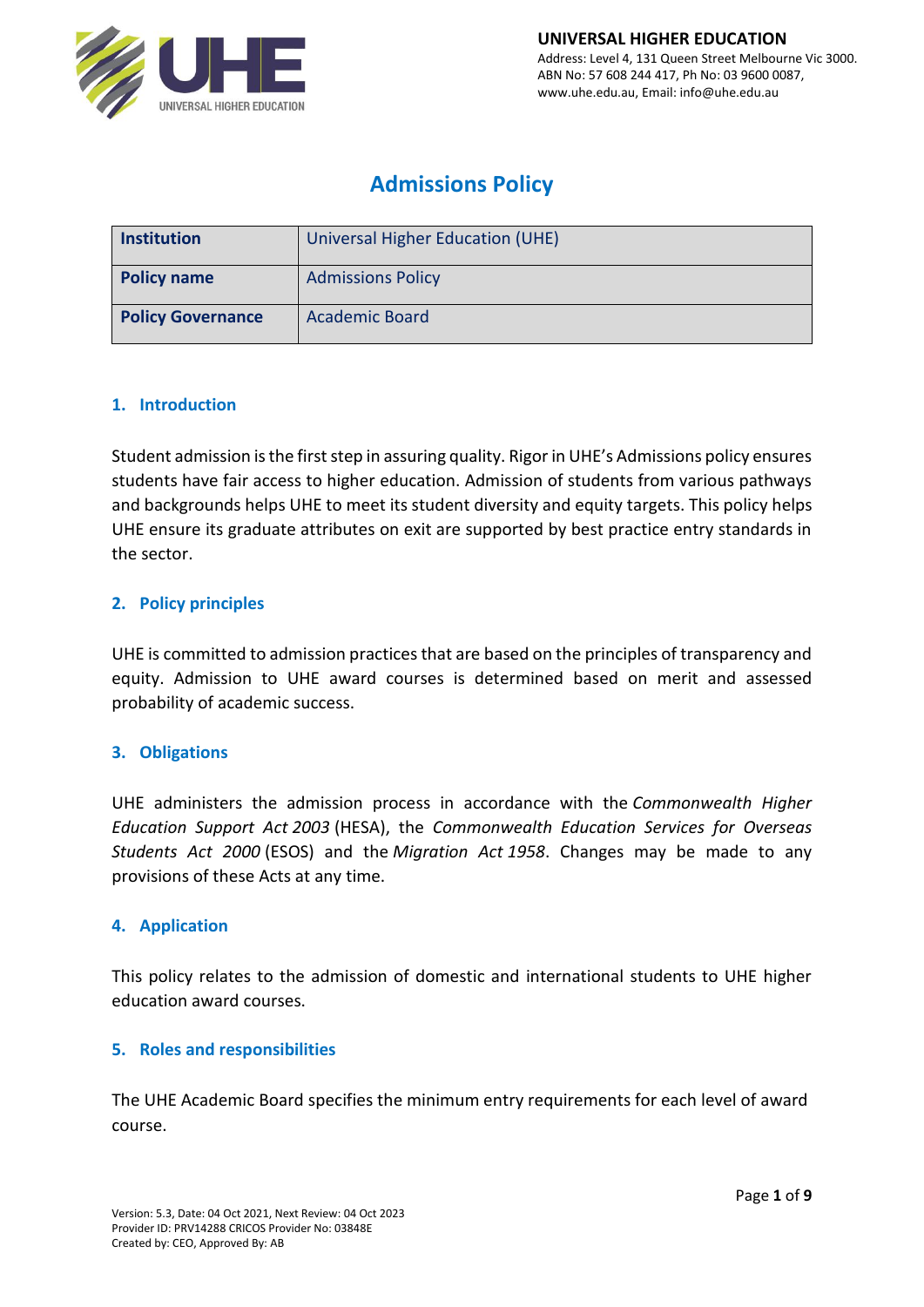

The Academic Registrar has ultimate responsibility for ensuring that admission of all students meets statutory and regulatory compliance requirements, and that admissions meet all UHE enrolment requirements. The Academic Registrar recommends any Program coordinator of any student's eligibility for admission.

# **6. Admission application procedure**

The admission application procedure differs for international students and domestic students and varies according to the course for which the application is made.

### **7. Admission criteria**

Candidates are considered against the minimum entry requirements for individual courses based on one or more of the following:

- academic merit
- English language proficiency
- ability to satisfy any additional course entry requirements (e.g. portfolio, interview, pre-requisite studies)
- special consideration of educational disadvantage
- recognition of prior learning.

In determining academic merit, UHE may convert the applicant's grades from other studies to a 7-point scale and calculate a grade point average so that a ranked order of merit can be determined.

# **8. Domestic Admission (Australian Citizens, New Zealand Citizens and Permanent Residents)**

Applications are directly made to UHE. Direct applications from domestic students for courses which are listed in the course guide will be considered by the Academic Registrar. Applications must be made by the published due date.

Applicants may be regarded as eligible for admission if they:

- a. have completed the High School Certificate and attained a minimum score of 60 in UAI (Universities Admission Index), or ATAR (Australian Tertiary Admission Rank), or equivalent set by the College for a particular course; or
- b. have completed equivalent secondary qualifications either interstate or overseas and attained the required entrance standard; or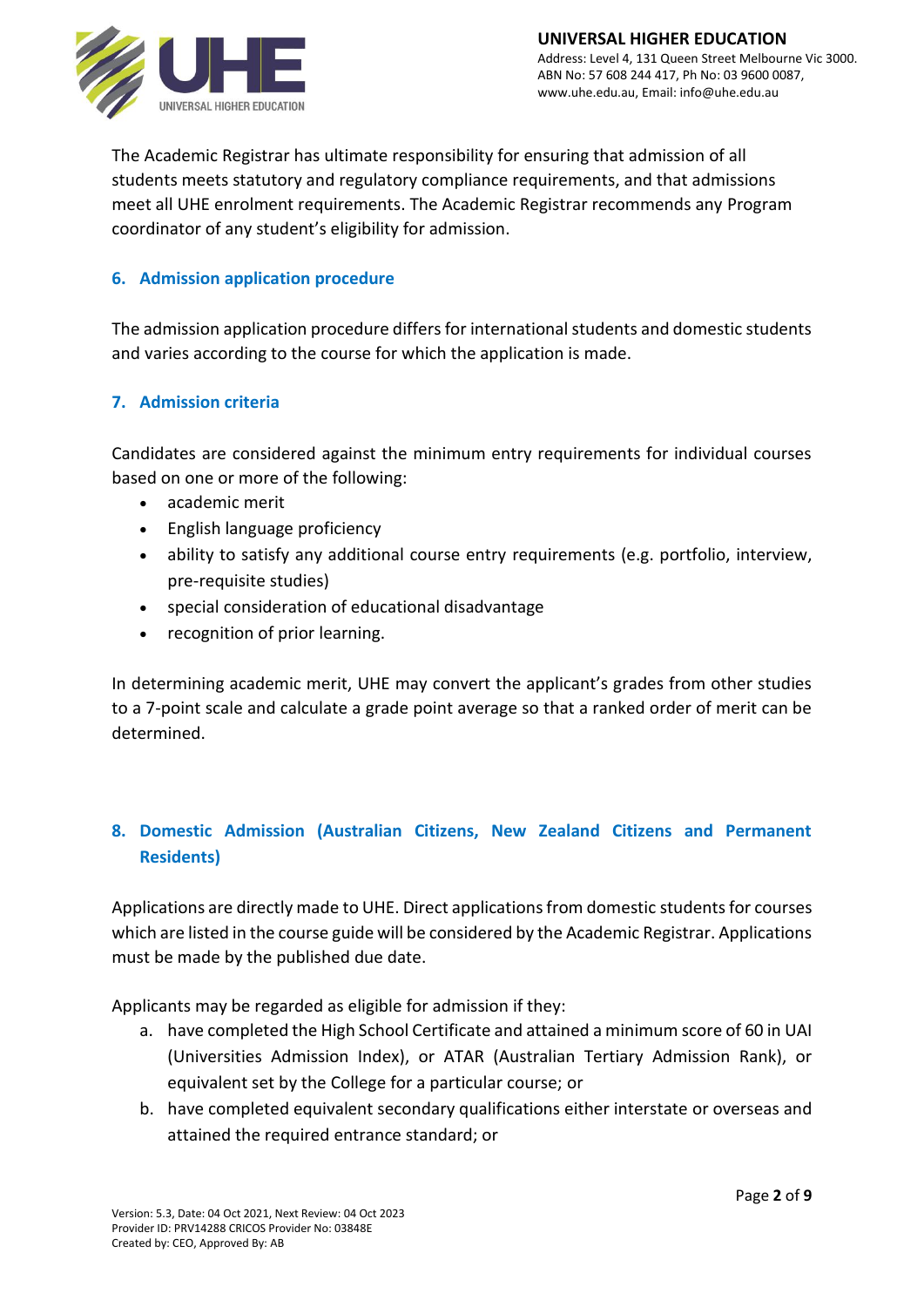

c. have completed other equivalent qualifications and/or vocational experience and attained the required entrance standard set by the College. This may include bridging/preparatory courses, para-professional and other post-secondary qualifications.

# **9. Alternative Entry Pathways**

When determining an applicant's eligibility for admission where alternative entry pathways are appropriate to meeting UHE's Equity and Diversity Policy (summarised in this policy at point 18), UHE recognises factors other than formally recognised educational attainment. Applicants therefore may be admitted based on:

- a. Tertiary preparation courses including foundation and diploma courses undertaken at UIT or other recognised institutions.
- b. Vocational courses undertaken at other recognised institutions.

# **10. Overseas Student Admission**

In addition to prescribed academic requirements, applicants who are not Australian or New Zealand citizens or permanent residents of Australia must:

- a. pay the full cost of their tuition and support, and meet all other expenses associated with their education.
- b. enroll on a full-time basis (unless studying on other than a student visa); and
- c. demonstrate that they have a satisfactory command of the English language. Where English is not the first language or where an applicant has completed studies in a language other than English, it is necessary to demonstrate proficiency in English by achieving a prescribed level in an approved English examination meeting the standards listed in 11.1. The approved English Language tests include the International English Language Testing System (IELTS) (academic), English Language Intensive Courses for Overseas Students (ELICOS), the Test of English as a Foreign Language (TOEFL), Pearson Test of English, and the Cambridge Certificate of Advanced English.

All other overseas students apply for admission directly to UHE.

International students who are citizens of the following countries are not required to provide evidence of English language proficiency provided they have at least one assessable qualification at year 12 level or above from one of the countries listed AND the language in which they undertook the qualification was English:

• Canada (excluding Quebec)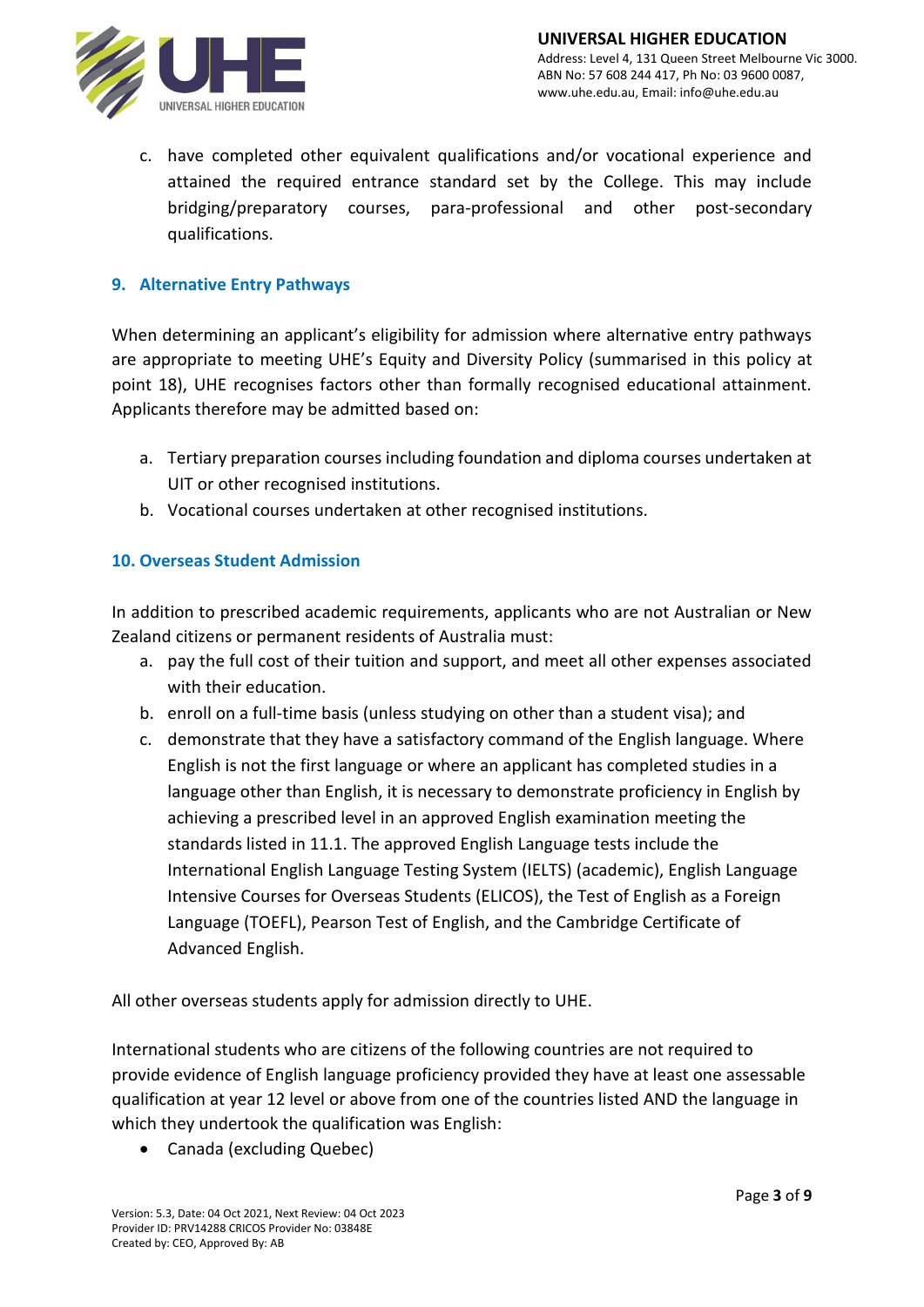

#### **UNIVERSAL HIGHER EDUCATION** Address: Level 4, 131 Queen Street Melbourne Vic 3000.

ABN No: 57 608 244 417, Ph No: 03 9600 0087, www.uhe.edu.au, Email: info@uhe.edu.au

- Cook Islands
- Ireland
- Kenya
- New Zealand
- Papua New Guinea
- Fiji
- Singapore
- South Africa
- United Kingdom (including Northern Ireland)
- United States of America

Similarly, applicants who have successfully completed two full-time years of study or equivalent at a secondary (years 10-12) or post-secondary educational institution, where the sole language of instruction and assessment was English, do not have to provide a current IELTS (academic) certificate and may not be required to undertake a language test, if they can provide an original or certified statement or certificate of confirmation, issued by that institution. This study must have been completed no more than two years prior to the date of application to the UHE program.

# **11. English language proficiency**

All candidates must meet the minimum [English language proficiency requirement](about:blank) specified for each course. Unless otherwise specified, English proficiency may be demonstrated by an applicant through one or more of the following:

- an IELTS (academic) test conducted no more than two years prior to the date of application (**Note:** UHE may determine equivalent scores on other approved English tests which includes the name of the test, the day the student undertook the test and the score of the student received for the test);
- satisfactory completion of secondary schooling in Australia.
- one year of successful full-time (or equivalent) accredited foundation/diploma level studies or higher in Australia.
- successful completion of a recognised English bridging program.
- successful completion of studies equivalent to secondary school or higher outside Australia where the medium of instruction is English and recognised by UHE.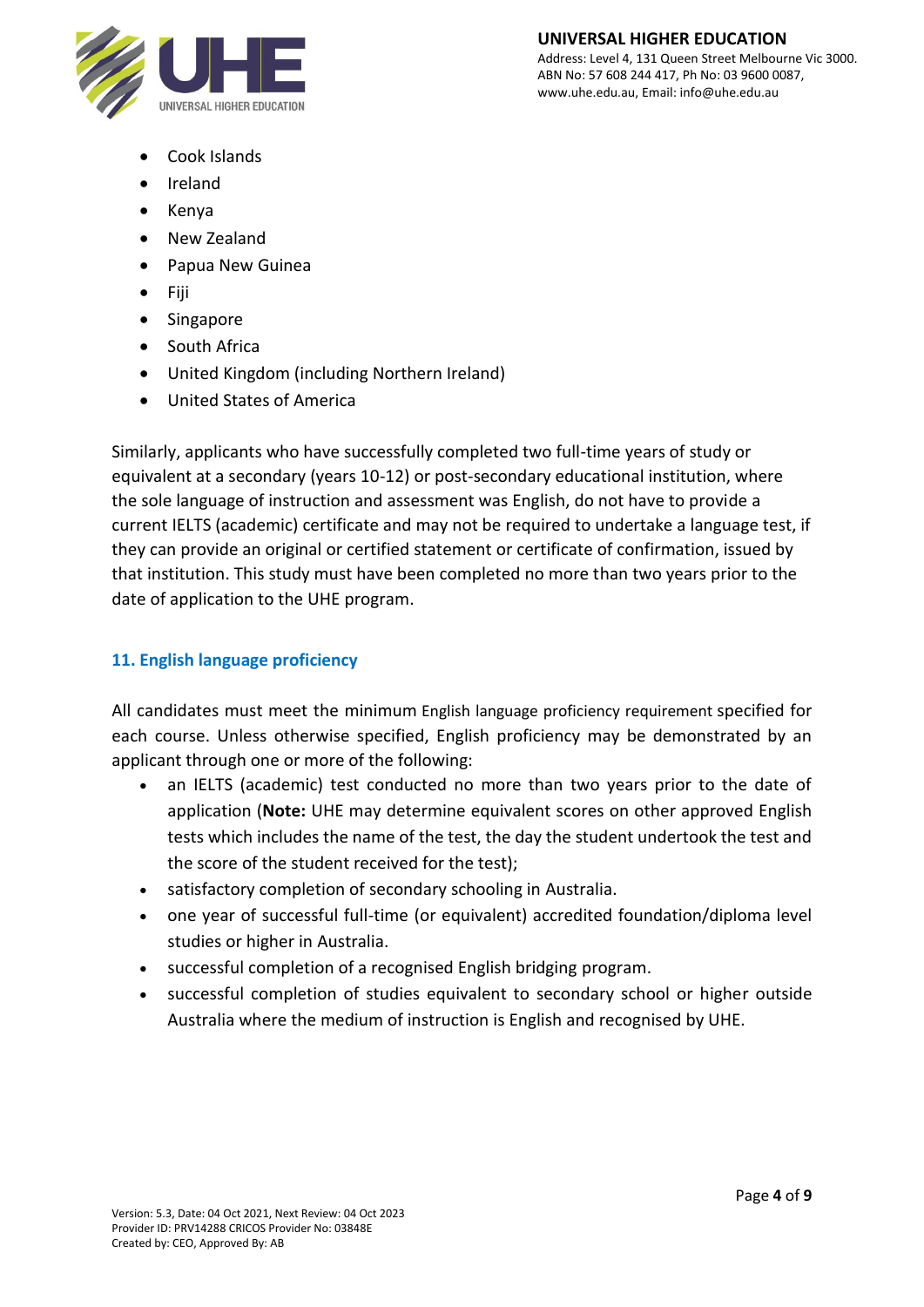

## **11.1 English language proficiency requirement**

| <b>IT and Film Courses</b> |              |               |                                |                 |                    |  |
|----------------------------|--------------|---------------|--------------------------------|-----------------|--------------------|--|
| Course                     | <b>IELTS</b> | <b>ELICOS</b> | <b>TOEFL IBT</b><br>(internet) | Pearson Test of | Cambridge          |  |
| level                      | (academic)   |               | based)                         | (PTE<br>English | <b>Certificate</b> |  |
|                            |              |               |                                | Academic)       | οf                 |  |
|                            |              |               |                                |                 | <b>Advanced</b>    |  |
|                            |              |               |                                |                 | <b>English</b>     |  |
| <b>Bachelor</b>            | Overall      | Entry         | Overall score of               | Overall score   | $169+$             |  |
|                            | score of 6   | Level         | 60                             | of 50 (with 42  |                    |  |
|                            | (with<br>no  | Pass          | (Writing/Speaking              | or more         |                    |  |
|                            | sub-score    | $(EP)$ in     | of $18+$ and                   | in all          |                    |  |
|                            | than<br>less | EAP           | Reading/Listening              | communicative   |                    |  |
|                            | 5.5)         | exam          | of $12+$ )                     | scores)         |                    |  |

If any IELTS (academic) band is below 6 or comparative band scores in equivalent tests or the IELTS (academic) test was not undertaken by the applicant within the last 12 months, the applicant will need to attend an interview with the relevant Program Coordinator (or delegate, being a senior academic) to confirm that the applicant has sufficient English proficiency to undertake the course and to inform the applicant that they will be required to take an English Language Assessment during orientation and take the English Support program for reading and writing if enrolled.

#### **12. Minimum age**

UHE has a minimum age requirement for domestic and international students. Prospective students at or above the age of 18 must have completed their secondary studies to year 12 level (or equivalent). UHE will not accept domestic students and international students who would be under the age of 18 at the time that they commence their studies.

#### **13. Equity and Diversity and Educational Disadvantage**

UHE's *Equity and Diversity Policy* and Plan includes commitment to increasing participation from domestic students from the following backgrounds:

- Financial disadvantage (such as Austudy, ABSTUDY, Youth Allowance etc; if the student's parents are in receipt of Family Tax Benefit A, or demonstration how your disadvantaged financial background has affected you)
- Students from rural or remote areas
- Aboriginal and Torres Strait Islander (ATSI)
- Difficult circumstances
- Disability or medical condition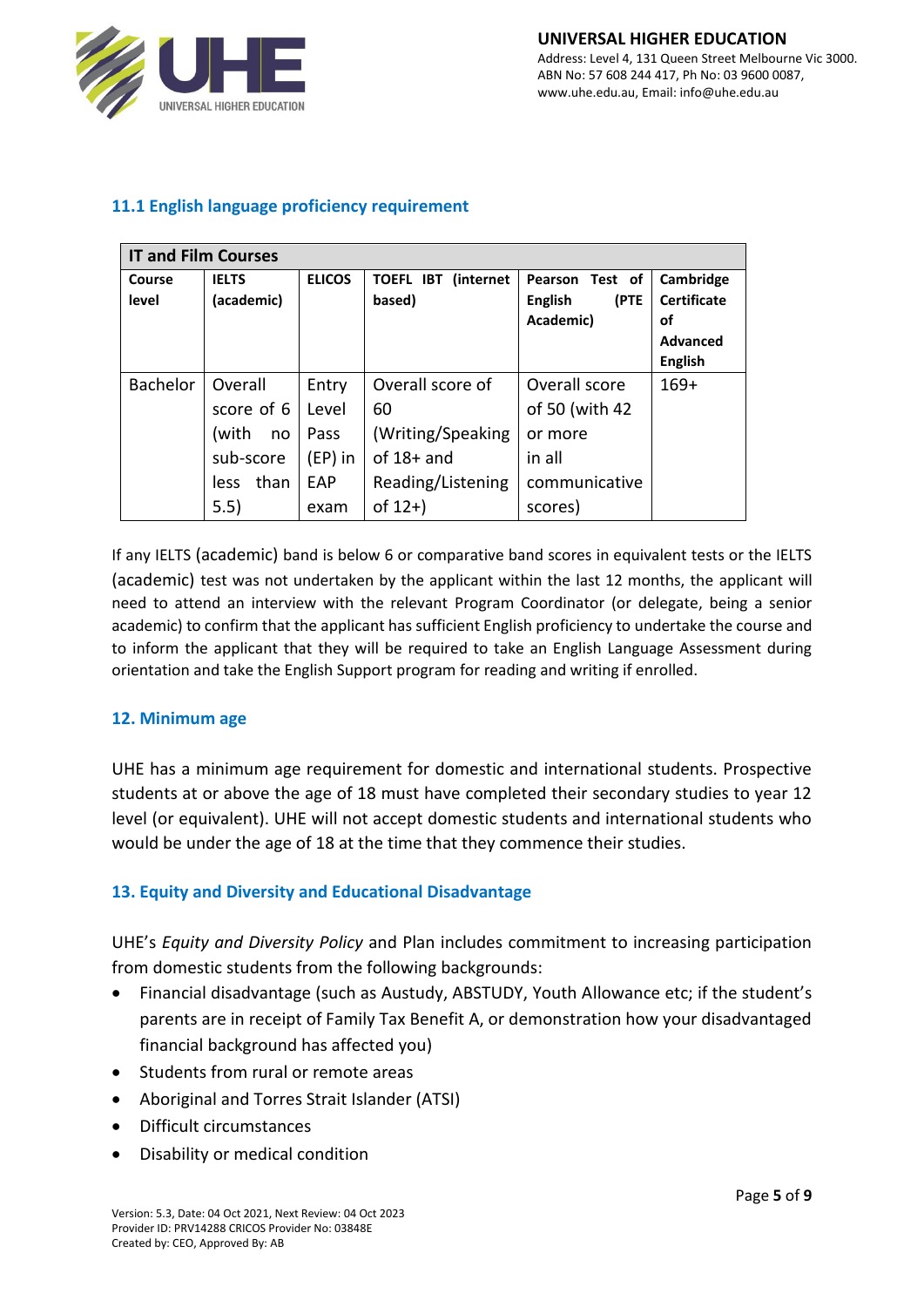

- Non-English-speaking background (NESB)
- First in Family to undertake higher education study

UHE encourages students from these backgrounds to contact the UHE Academic Registrar for further information. Applicants must provide a statement and documentation verifying the nature of disadvantage at the time of application.

Applicants who feel that their educational achievements have been adversely affected by illhealth or other circumstances can specify these circumstances on their application, where such disadvantage was not previously considered by an accredited education provider or certifying institution. Requests for special consideration and any supporting documentation may be considered in the admission decision.

# **14. Academic Credit and Recognition of Prior Learning (RPL)**

UHE is committed to the provision of access through a range of qualification and articulation pathways that reflect the diverse learning experiences of applicants.

Students may be granted academic credit on the following basis:

- Prior post-secondary qualification
- Recognition of Prior Learning (RPL) in recognition of skills and knowledge gained through work experience, life experience and/or formal training.

Applications for academic credit are be considered from:

- Prospective or potential students who are seeking entry into a UHE Bachelors course UHE may grant academic credit on the basis of:
	- a. Completed studies at a recognised University, higher education institution, TAFE or registered training organisation in Australia and recognised international institutions; or
	- b. Courses or subjects undertaken within the workplace, professional organisations or other training contexts, where appropriate certification is available; or
	- c. Demonstrable skills and learning gained from work or life experience that is relevant to the course being studied (informal learning).

# **15. Supporting Documentation for Academic Credit Applications**

Where academic credit is being sought on the grounds of successfully completed study at a recognised higher education institution, TAFE or registered training organisation in Australia or a recognised international institution (formal learning), the applicant must provide:

- a. a certified copy of the academic transcript;
- b. subject or course outline from the institution for respective subjects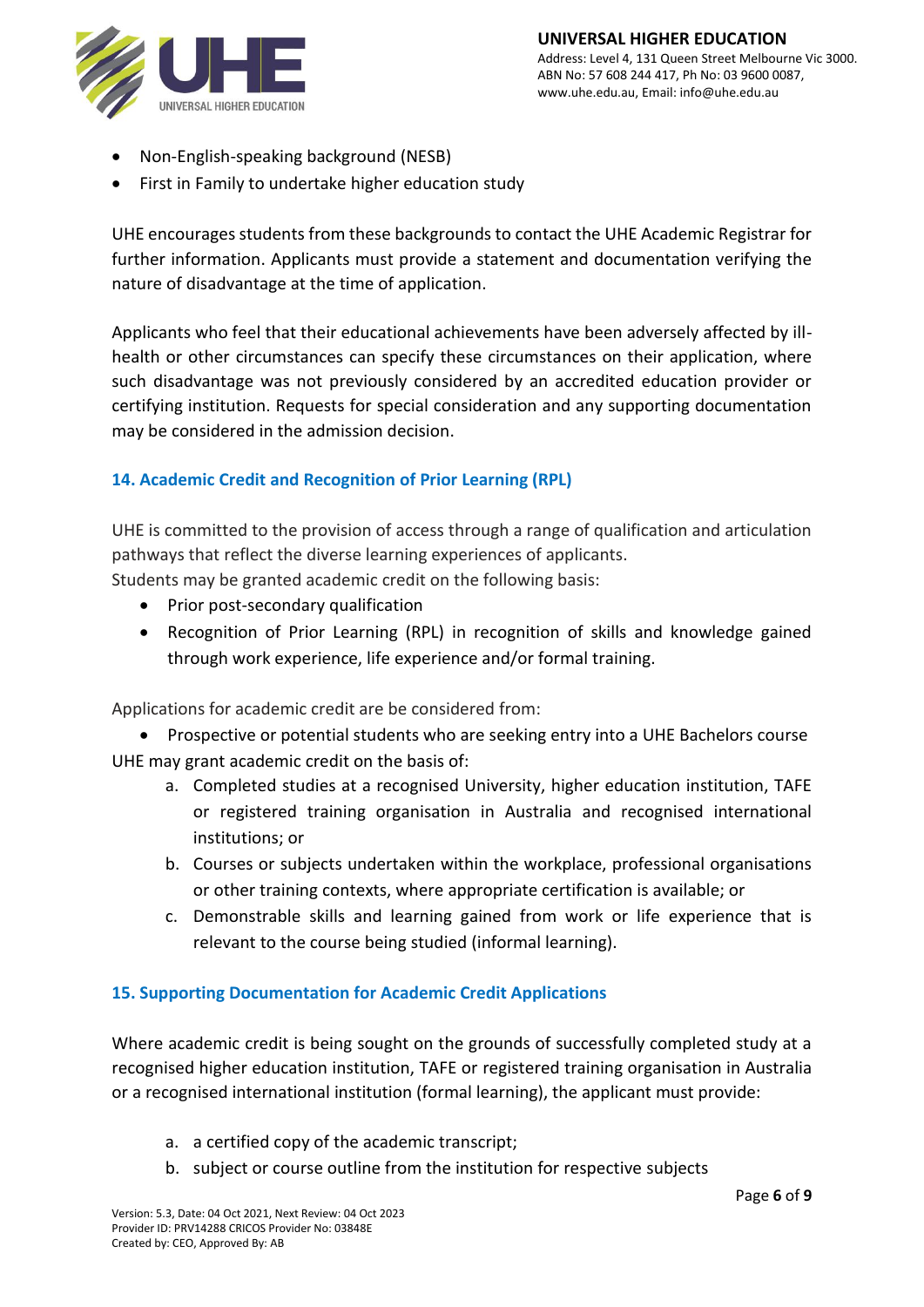

- c. credit form with the subject code(s) of the subjects(s) credits are applied for
- d. extracts from institutional handbooks or other official documentation giving sufficient details of the studies to allow an assessment of the application. All supporting documentation must be in English, including certified translations where appropriate.

Where academic credit is being sought on the grounds of credentialed or informal learning, UHE requires appropriate evidence that the relevant learning outcomes for the subjects and/or key learning areas have been achieved. The applicant may be required to supply certified copies of statements from employers, present a portfolio, attend an interview or demonstrate their competence through an appropriate form of assessment. The applicant will be asked to map the learning outcomes of the subject with evidence of skills and experience they have gained at workplace. UHE will assess the application based on the evidence presented and may request further information. The method of assessment will be established by the Registrar, in consultation with the relevant Program Coordinator.

# **You must apply for Academic Credit or RPL at the time of applying for admission. For more information, please refer to the Academic Credit Policy.**

### **16. Offers of admission**

Where demand exceeds the number of available places in a course, not all eligible applicants who satisfy the course entry requirements may be offered a place at UHE. Offers of admission to commencing students specify the particular course and, where applicable, attendance mode, attendance type, campus and major for which the offer is made. Students are required to enroll in accordance with the offer of admission. If a commencing student fails to enrol for the teaching period by the date specified in the College's letter of offer, the enrolment lapses and the offer of admission is withdrawn, unless an application to defer commencement of study has been submitted and approved by UHE. For detailed admission process refer to **Annexure 3**

#### **17. Deferment**

All applicants admitted to undergraduate award courses may apply to defer commencement of their study. Domestic applicants may defer commencement of their undergraduate study in the offered course for one year and after the first-year request, for up to a further 12 months. International students need to refer to Deferment, Suspension & Cancelation Policy.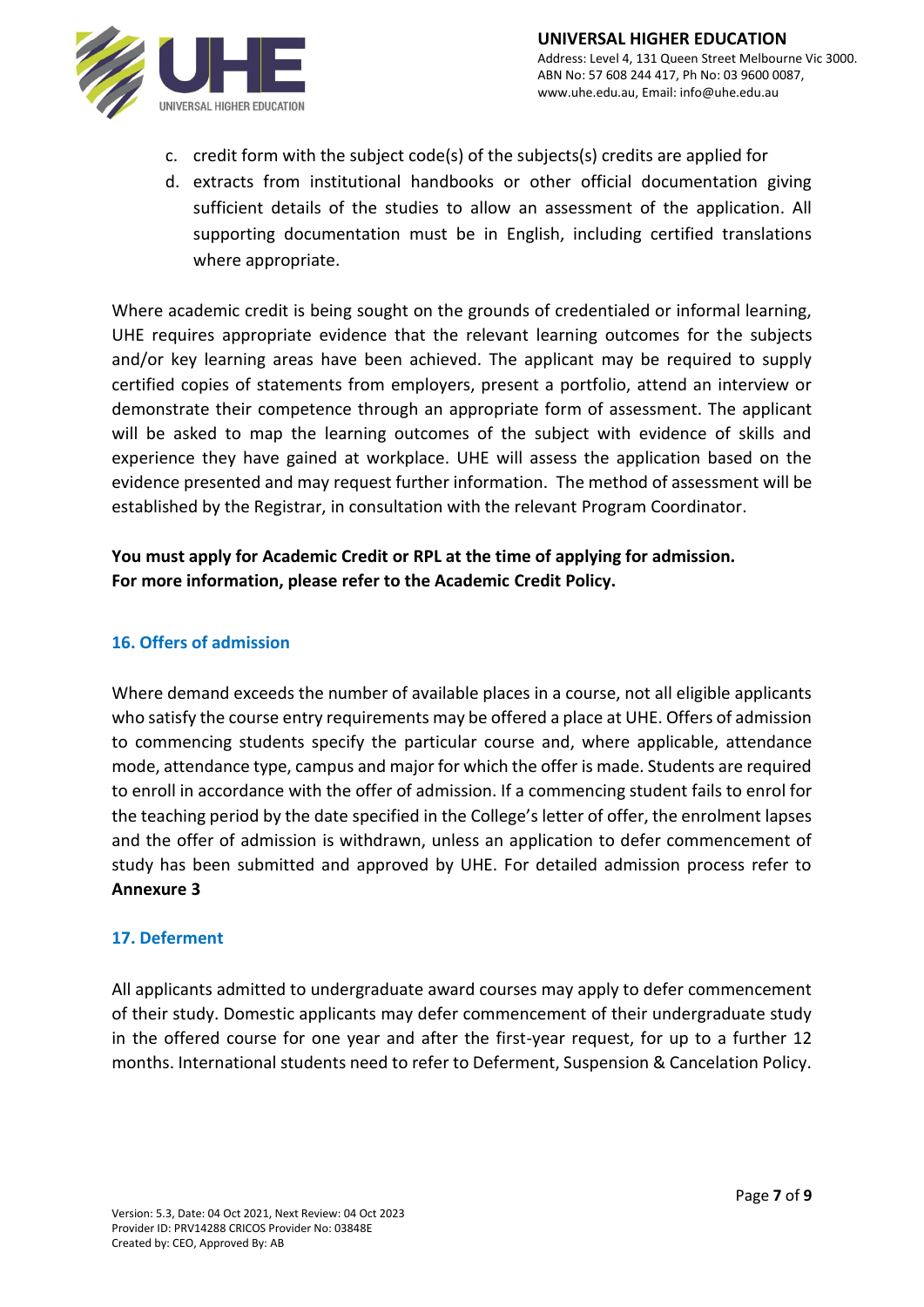

# **18. Transfer of course**

All undergraduate students who have gained admission or readmission to an award course at UHE may apply for an internal transfer to another course or a different major subject to the following provisions:

Applicants must satisfy all course entry requirements, including any additional course requirements, that apply to the proposed course in operation at the time of their transfer. Internal transfers are subject to availability of a place in the proposed course or major.

### **19. International students**

International applicants must satisfy UHE that they have a genuine intention to stay in Australia temporarily for the purpose of study. International applicants will be assessed against the criteria for genuine temporary entry meeting Australian government student visa regulations and the *Migration Act 1958*.

UHE may offer several courses as a package of studies and include conditions to be satisfied before a student can progress from one course to the next. Students who need to delay the commencement of their second or a later course because they do not satisfy progression conditions should make application to defer their entry.

#### **20. Readmission**

Students who wish to re-enter a course after a period of absence and who are not returning from leave of absence or deferment must apply for readmission. Generally, readmission will be considered for the current version of the course and as part of readmission consideration; students may be required to satisfy all course entry requirements, including any additional entry requirements, in operation at the time of their readmission.

The student will not necessarily retain credit for all subjects completed prior to the absence. Credits will be determined taking into account the length of the absence as well as changes to course content, external accreditations and structure during the intervening period. The relevant Program Coordinator may require the student to repeat subjects that have been passed previously or to undertake additional subjects in order to satisfy the current course requirements.

The Academic Registrar shall have final responsibility for authorising readmission.